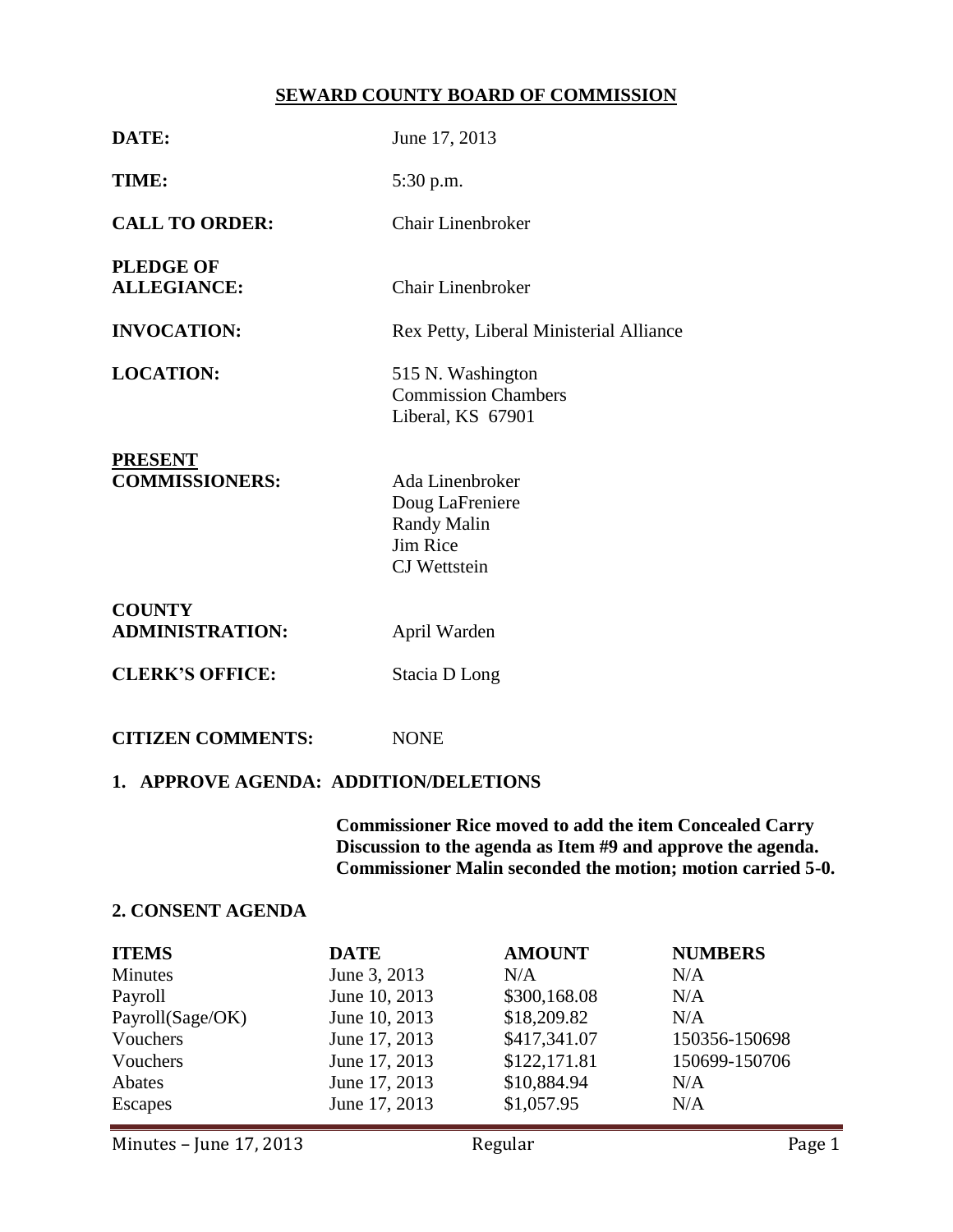Crossing Permits NONE

### **REQUISITIONS**

| <b>DEPARTMENT</b>   | <b>ITEM</b>           | <b>VENDOR</b>  | <b>AMOUNT</b> | <b>LINE ITEM</b>        |
|---------------------|-----------------------|----------------|---------------|-------------------------|
| Co Building         | Air Conditioning $\&$ | Lynn's Total   | \$6,840.00    | $3 - 255 - 31160 - 480$ |
|                     | Install for Ag Bldg   | Comfort        |               |                         |
| $\vert$ Co Building | <b>LED</b> Electrical | B & B Electric | \$1,057.95    | $3 - 255 - 31160 - 480$ |
| $\vert$ Co Building | <b>Shed</b>           | Meade Lumber   | \$4,770.00    | $3 - 255 - 31160 - 480$ |

**Commissioner Rice moved to remove Voucher #0055496 for further discussion and approve the Consent Agenda. Vice Chair LaFreniere seconded the motion; motion carried 5-0.**

### **3. NEW EMPLOYEES**

There were no new employees present.

## **4. STEPPING STONE SHELTER GRANT**

**Commissioner Wettstein moved to approve the Stepping Stone Shelter Emergency Solutions Grant in the amount of \$182,000.00. Commissioner Malin seconded the motion; motion carried 5-0.**

## **5. CBCC VEHICLE PURCHASE**

Mike Howell, Director of Cimarron Basin Community Corrections advised that the CBCC Board approved the purchase of two vehicles at their meeting on June 10, 2013. They will replace a 1998 Mercury Grand Marque with 219,131 miles and a 1998 Ford Taurus with 184,722 miles. The funds for this purchase have been budgeted for from the 2013 Budget in the program fees account.

The recommendation and CBCC Board approval was for two 2014 Chevy Impalas' from GSA Auto in the amount of \$35,653. Commissioner Rice questioned the decision to purchase from GSA instead of utilizing the local dealer, Chrysler Corner. He pointed out that their bid was for \$30,800.00 for two 2013 pre owned Dodge Avengers with low mileage.

After discussion, the following action was taken.

**Commissioner Rice moved to approve the bid from Chrysler Corner for the purchase of two Dodge Avenger Program Vehicles in the amount of \$30,800.00 out of the CBCC Program Fees. Commissioner LaFreniere seconded the**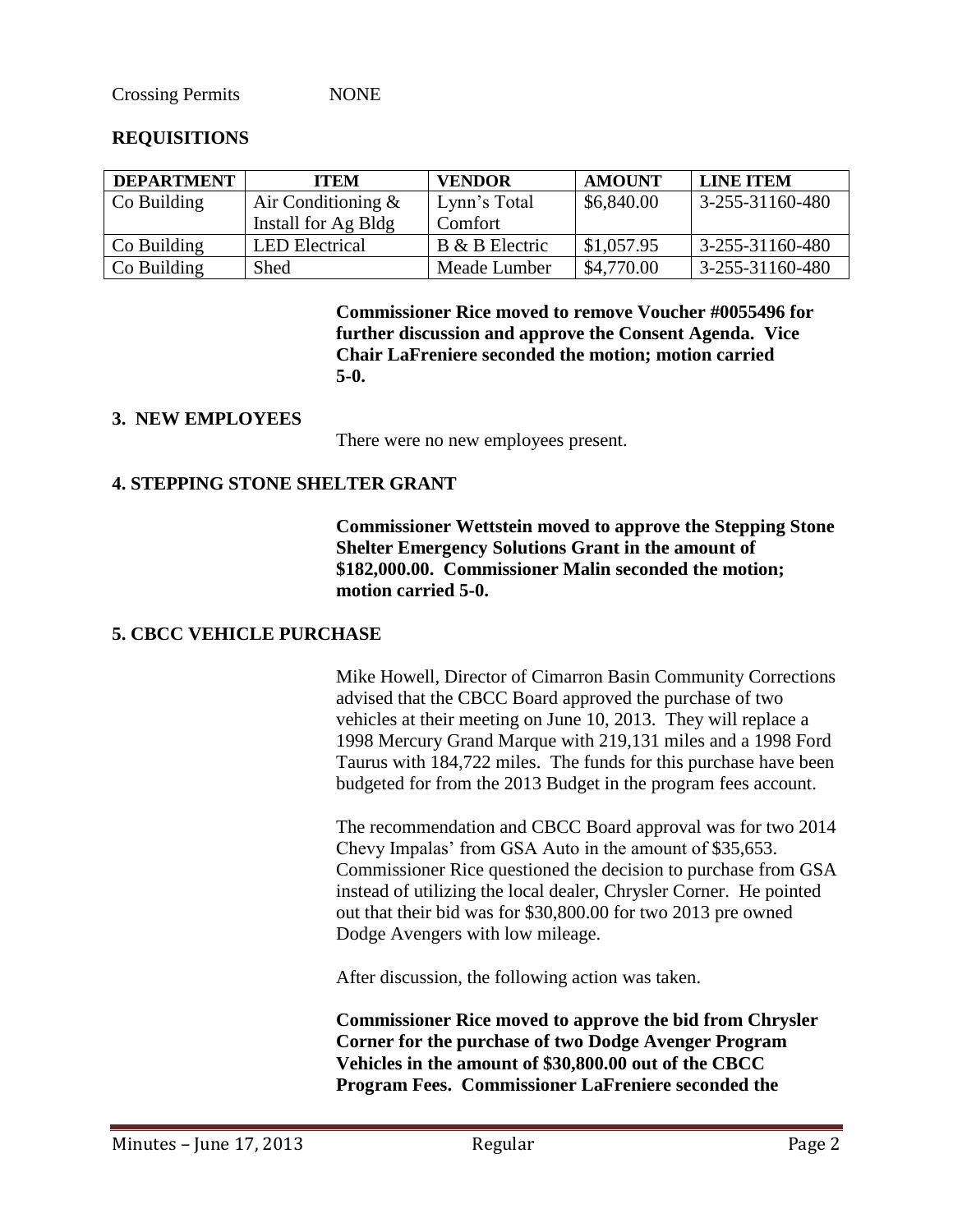**motion; motion carried 3-2 with Chair Linenbroker and Commissioner Wettstein voting against.**

#### **6. CONTRACT RENEWAL McCully & Associates**

**Commissioner Malin moved to approve the contract renewal with McCully & Associates. Commissioner Rice seconded the motion; motion carried 5-0.**

### **7. COURTHOUSE WINDOW BID**

As published in the High Plains Daily Leader and Times on June  $5<sup>th</sup>$ , and  $7<sup>th</sup>$ , 2013. At 12:00 pm on Friday, June 14, 2013, bids for raising of window base height above roof level and replacement of windows over the existing vault area on the east side of the Courthouse were opened in the County Clerk's Office. One bid was turned in for consideration.

Cox Construction \$28,837.00

**Commissioner Rice moved to accept the bid from Cox Construction in the amount of \$28,837.00 for the courthouse Windows project to be paid for out of the County Building Fund. Commissioner Malin seconded the motion; motion carried 5-0.**

#### **8. BOARD APPOINTMENT Planning & Zoning**

There are two vacancies on the Planning & Zoning Board. Kevin Clark's position set to expire on December 31, 2013 and Don Parsons's position set to expire on December 31, 2015.

**Commissioner Wettstein moved to appoint Joshua Underwood to the Planning & Zoning Board for the unexpired term set to expire on December 31, 2015. Vice Chair LaFreniere seconded the motion; motion carried 5-0.**

## **9. CONCEALED CARRY DISCUSSION**

**Commissioner Rice moved to permit April Warden, County Administrator to write a letter to the Attorney General Office requesting a six month extension regarding HB 2052 concealed carry in public buildings in order to conduct proper discussion and review of public buildings and set policy. Vice Chair LaFreniere seconded the motion; motion carried 5-0.**

## **10. RACE TRACK DISCUSSION**